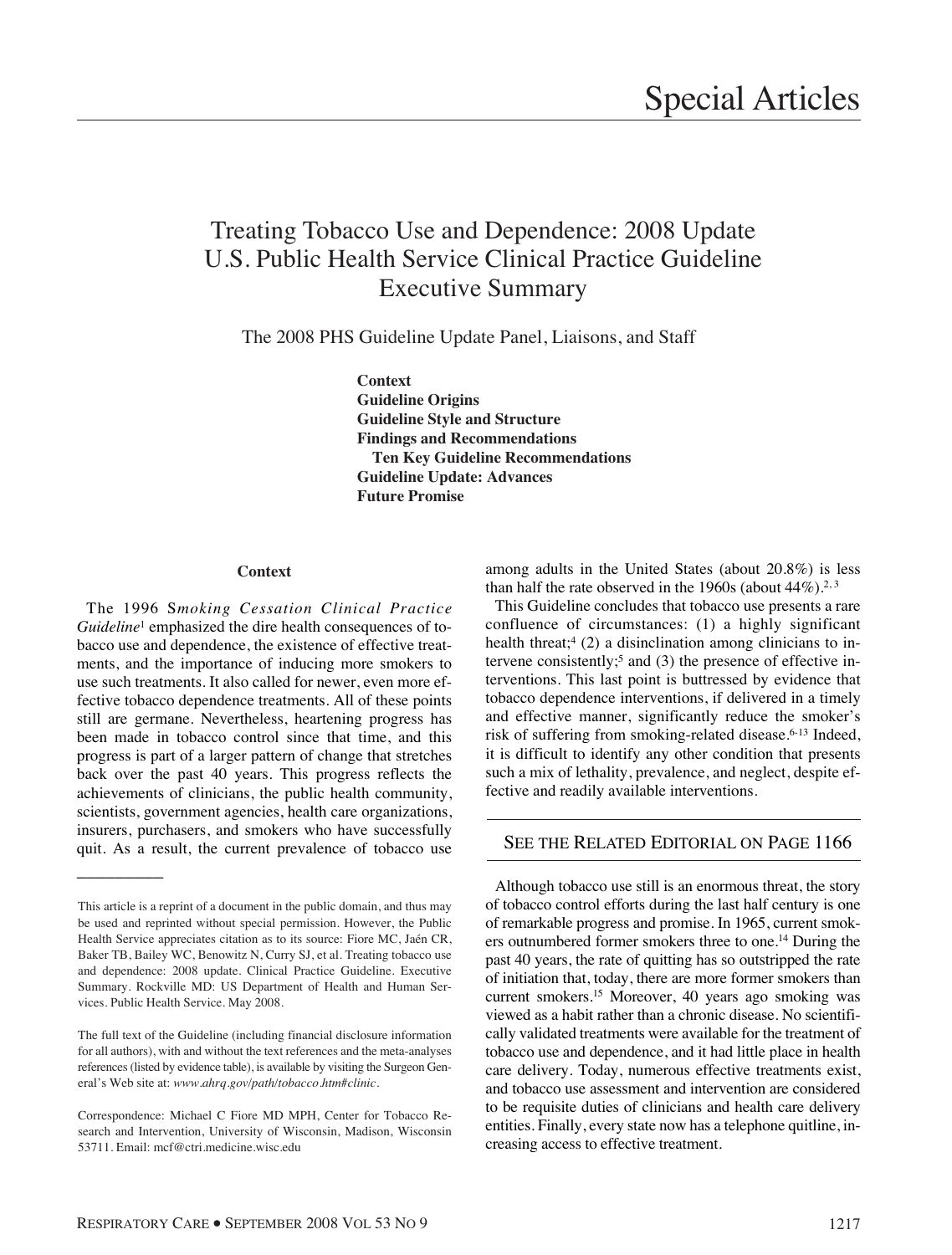The scant dozen years following the publication of the first Guideline have ushered in similarly impressive changes. In 1997, only 25 percent of managed health care plans covered any tobacco dependence treatment; this figure approached 90 percent by 2003,16 although this increased coverage often includes barriers to use. Numerous states added Medicaid coverage for tobacco dependence treatment since the publication of the first Guideline so that, by 2005, 72 percent offered coverage for at least one Guideline-recommended treatment.16-18 In 2002, The Joint Commission (formerly JCAHO), which accredits some 15 000 hospitals and health care programs, instituted an accreditation requirement for the delivery of evidence-based tobacco dependence interventions for patients with diagnoses of acute myocardial infarction, congestive heart failure, or pneumonia (*www.coreoptions.com/new\_site/jcahocore.html*; hospital-specific results: *www.hospitalcompare.hhs.gov*). Finally, Medicare, the Veterans Health Administration, and the United States Military now provide coverage for tobacco dependence treatment. Such policies and systems changes are paying off in terms of increased rates of assessment and treatment of tobacco use.

Data show that the rate at which smokers report being advised to quit smoking has approximately doubled since the early 1990s.19-22 Recent data also suggest a substantial increase in the proportion of smokers receiving more intensive cessation interventions.23,24 The National Committee for Quality Assurance (NCQA) reports steady increases for both commercial insurers and Medicaid in the discussion of both medications and strategies for smoking cessation.25 Finally, since the first Guideline was published in 1996, smoking prevalence among adults in the United States has declined from about 25 percent to about 21 percent.<sup>26</sup>

An inspection of the 2008 Guideline update shows that substantial progress also has been made in treatment development and delivery. Telephone quitlines have been shown to be effective in providing wide access to evidence-based cessation counseling.27,28 Seven U.S. Food and Drug Administration (FDA)-approved medications for treating tobacco dependence are now available, and new evidence has revealed that particular medications or combinations of medications are especially effective.

This Guideline update also casts into stark relief those areas in which more progress is needed. There is a need for innovative and more effective counseling strategies. In addition, although adolescents appear to benefit from counseling, more consistent and effective interventions and options for use with children, adolescents, and young adults clearly are needed. Smoking prevalence remains discouragingly high in certain populations, such as in those with low socioeconomic status (SES)/low educational attainment, some American Indian populations, and individuals with psychiatric disorders, including substance use disorders.3 New techniques and treatment delivery strategies may be required before the needs of these groups are adequately addressed. Moreover, although much of the available data come from randomized clinical trials occurring in research settings, it is imperative that new research examine implementation of effective treatments in realworld clinical settings. Finally, new strategies are needed to create consumer demand for effective treatments among tobacco users; there has been little increase in the proportion of smokers who make quit attempts, and too few smokers who do try to quit take advantage of evidencebased treatment that can double or triple their odds of success.29 New research and communication efforts must impart greater hope, confidence, and increased access to treatments so that tobacco users in ever greater numbers attempt tobacco cessation and achieve abstinence. To succeed, all of these areas require adequate funding.

Thus, this 2008 Guideline update serves as a benchmark of the progress made. It should reassure clinicians, policymakers, funding agencies, and the public that tobacco use is amenable to both scientific analysis and clinical interventions. This history of remarkable progress should encourage renewed efforts by clinicians, policymakers, and researchers to help those who remain dependent on tobacco.

#### **Guideline Origins**

This Guideline, *Treating Tobacco Use and Dependence: 2008 Update*, a Public Health Service-sponsored Clinical Practice Guideline, is the product of the Treating Tobacco Use and Dependence Guideline Panel ("the Panel"), government liaisons, consultants, and staff. These individuals were charged with the responsibility of identifying effective, experimentally validated tobacco dependence clinical treatments and practices. This Guideline update is the third Public Health Service Clinical Practice Guideline published on tobacco use. The first Guideline, the 1996 *Smoking Cessation Clinical Practice Guideline No. 18*, was sponsored by the Agency for Healthcare Policy and Research (AHCPR, now the Agency for Healthcare Research and Quality [AHRQ]), U.S. Department of Health and Human Services (HHS). That Guideline reflected scientific literature published between 1975 and 1994. The second Guideline, published in 2000, *Treating Tobacco Use and Dependence*, was sponsored by a consortium of U. S. Public Health Service (PHS) agencies (AHRQ; Centers for Disease Control and Prevention [CDC]; National Cancer Institute [NCI]; National Heart, Lung, and Blood Institute [NHLBI]; National Institute on Drug Abuse [NIDA]), as well as the Robert Wood Johnson Foundation (RWJF) and the University of Wisconsin Center for Tobacco Research and Intervention (UW-CTRI). That Guideline reflected the scientific literature published from 1975 to 1999. The current 2008 update addresses literature published from 1975 to 2007.

The updated Guideline was written in response to new, effective clinical treatments for tobacco dependence that have been identified since 1999. These treatments promise to enhance the rates of successful tobacco cessation. The original 1996 Guideline was based on some 3,000 articles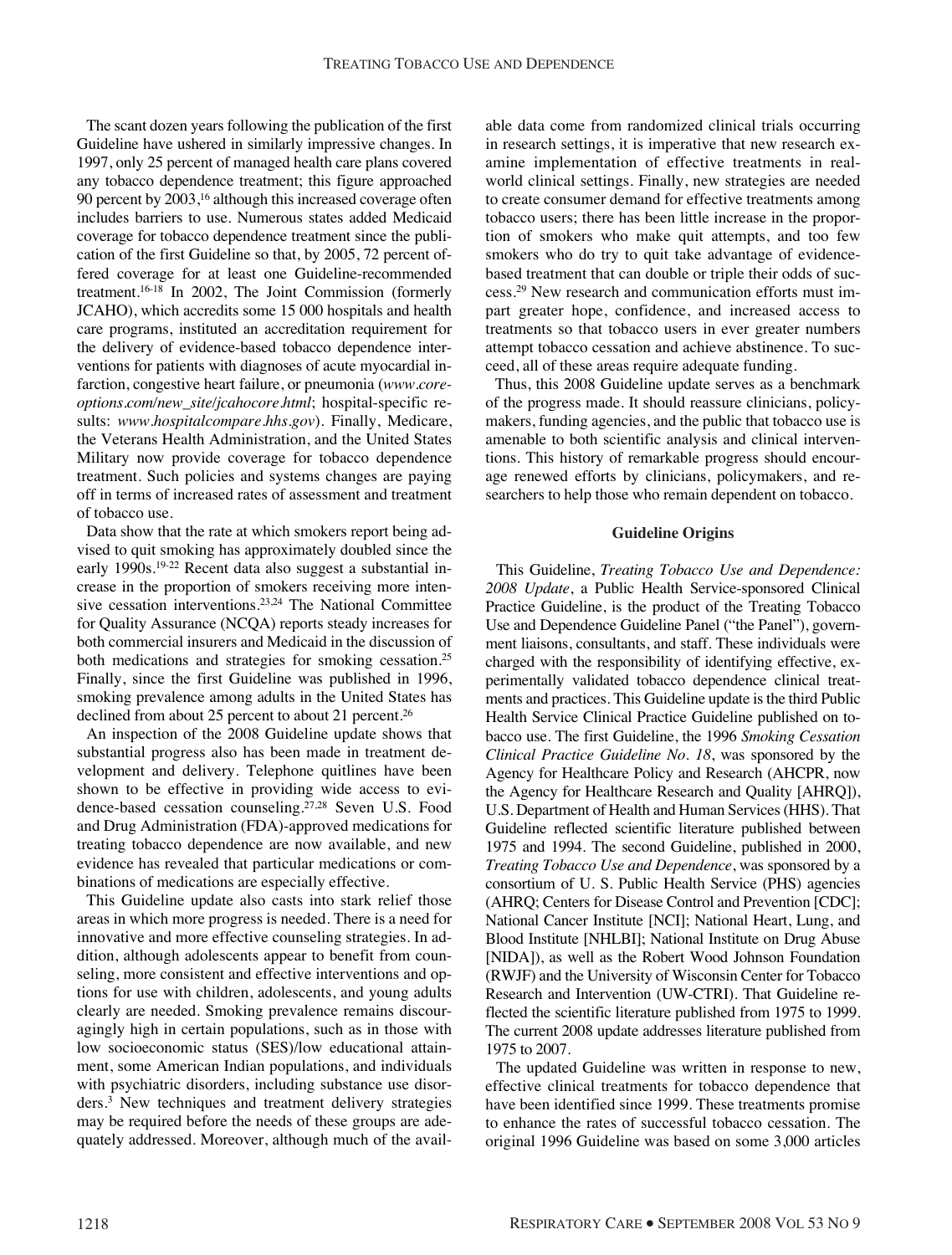on tobacco treatment published between 1975 and 1994. The 2000 Guideline required the collection and screening of an additional 3,000 articles published between 1995 and 1999. The 2008 Guideline update screened an additional 2,700 articles; thus, the present Guideline update reflects the distillation of a literature base of more than 8,700 research articles. This body of research of course was further reviewed to identify a much smaller group of articles, based on rigorous inclusion criteria, which served as the basis for focused Guideline data analyses and review.

The 2008 updated Guideline was sponsored by a consortium of eight Federal Government and private nonprofit organizations: AHRQ, CDC, NCI, NHLBI, NIDA, American Legacy Foundation, RWJF, and UW-CTRI. All of these organizations have as their mission reducing the human costs of tobacco use. Given the importance of this issue to the health of all Americans, the updated Guideline is published by the PHS, HHS.

#### **Guideline Style and Structure**

This Guideline update was written to be applicable to all tobacco users—those using cigarettes as well as other forms of tobacco. Therefore, the terms "tobacco user" and "tobacco dependence" will be used in preference to "smoker" and "cigarette dependence." In some cases, however, the evidence for a particular recommendation consists entirely of studies using cigarette smokers as participants. In these instances, the recommendation and evidence refers to "smoking" to communicate the parochial nature of the evidence. In most cases, though, Guideline recommendations are relevant to all types of tobacco users. Finally, most data reviewed in this Guideline update are based on adult smokers, although data relevant to adolescent smokers are presented in Chapter 7.

The updated Guideline is divided into seven chapters that integrate prior and updated findings:

Chapter 1, Overview and Methods, provides the clinical practice and scientific context of the Guideline update project and describes the methodology used to generate the Guideline findings.

Chapter 2, Assessment of Tobacco Use, describes how each patient presenting at a health care setting should have his or her tobacco use status determined and how tobacco users should be assessed for willingness to make a quit attempt.

Chapter 3, Clinical Interventions for Tobacco Use and Dependence, summarizes effective brief interventions that can easily be delivered in a primary care setting. In this chapter, separate interventions are described for the patient who is *willing* to try to quit at this time, for the patient who is *not yet willing* to try to quit, and for the patient who has recently quit.

Chapter 4, Intensive Interventions for Tobacco Use and Dependence, outlines a prototype of an intensive tobacco

cessation treatment that comprises strategies shown to be effective in this Guideline. Because intensive treatments produce the highest success rates, they are an important element in tobacco intervention strategies.

Chapter 5, Systems Interventions, targets health care administrators, insurers, and purchasers, and offers a blueprint to changes in health care delivery and coverage such that tobacco assessment and intervention become a standard of care in health care delivery.

Chapter 6, Evidence and Recommendations, presents the results of Guideline literature reviews and statistical analyses and the recommendations that emanate from them. Guideline analyses address topics such as the effectiveness of different counseling strategies and medications; the relation between treatment intensities and treatment success; whether screening for tobacco use in the clinic setting enhances tobacco user identification; and whether systems changes can increase provision of effective interventions quit attempts and actual cessation rates. The Guideline Panel also made specific recommendations regarding future research needs.

Chapter 7, Specific Populations and Other Topics, evaluates evidence on tobacco intervention strategies and effectiveness with specific populations (eg, HIV-positive smokers; hospitalized smokers; lesbian/gay/bisexual/transgender smokers; smokers with low SES/limited educational attainment; smokers with medical comorbidities; older smokers; smokers with psychiatric disorders, including substance use disorders; racial and ethnic minorities; women smokers; children and adolescents; light smokers; pregnant smokers; and noncigarette tobacco users). The Guideline Panel made specific recommendations for future research on topics relevant to these populations. This chapter also presents information and recommendations relevant to weight gain after smoking cessation, with specific recommendations regarding future research on this topic.

## **Findings and Recommendations**

The key recommendations of the updated Guideline, *Treating Tobacco Use and Dependence: 2008 Update*, based on the literature review and expert Panel opinion, are as follows:

## **Ten Key Guideline Recommendations**

The overarching goal of these recommendations is that clinicians strongly recommend the use of effective tobacco dependence counseling and medication treatments to their patients who use tobacco, and that health care systems, insurers, and purchasers assist clinicians in making such effective treatments available.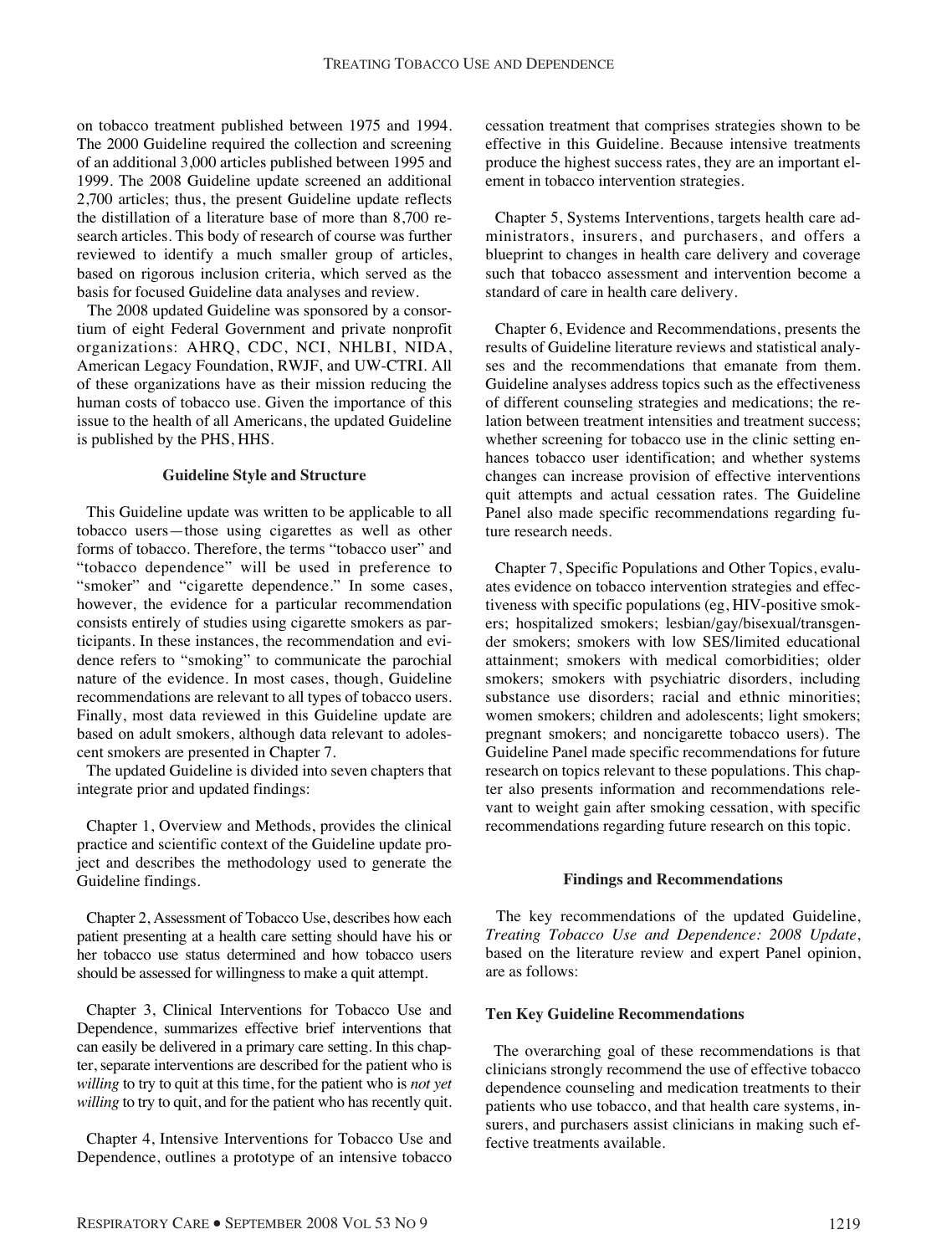- 1. Tobacco dependence is a chronic disease that often requires repeated intervention and multiple attempts to quit. Effective treatments exist, however, that can significantly increase rates of long-term abstinence.
- 2. It is essential that clinicians and health care delivery systems consistently identify and document tobacco use status and treat every tobacco user seen in a health care setting.
- 3. Tobacco dependence treatments are effective across a broad range of populations. Clinicians should encourage every patient willing to make a quit attempt to use the counseling treatments and medications recommended in this Guideline.
- 4. Brief tobacco dependence treatment is effective. Clinicians should offer every patient who uses tobacco at least the brief treatments shown to be effective in this Guideline.
- 5. Individual, group, and telephone counseling are effective, and their effectiveness increases with treatment intensity. Two components of counseling are especially effective, and clinicians should use these when counseling patients making a quit attempt:
	- Practical counseling (problemsolving/skills training)
	- Social support delivered as part of treatment
- 6. Numerous effective medications are available for tobacco dependence, and clinicians should encourage their use by all patients attempting to quit smoking except when medically contraindicated or with specific populations for which there is insufficient evidence of effectiveness (ie, pregnant women, smokeless tobacco users, light smokers, and adolescents).

• Seven first-line medications (5 nicotine and 2 nonnicotine) reliably increase long-term smoking abstinence rates:

- Bupropion SR
- Nicotine gum
- Nicotine inhaler
- Nicotine lozenge
- Nicotine nasal spray
- Nicotine patch
- Varenicline
- Clinicians also should consider the use of certain combinations of medications identified as effective in this Guideline.
- 7. Counseling and medication are effective when used by themselves for treating tobacco dependence. The

combination of counseling and medication, however, is more effective than either alone. Thus, clinicians should encourage all individuals making a quit attempt to use both counseling and medication.

- 8. Telephone quitline counseling is effective with diverse populations and has broad reach. Therefore, clinicians and health care delivery systems should both ensure patient access to quitlines and promote quitline use.
- 9. If a tobacco user currently is unwilling to make a quit attempt, clinicians should use the motivational treatments shown in this Guideline to be effective in increasing future quit attempts.
- 10. Tobacco dependence treatments are both clinically effective and highly cost-effective relative to interventions for other clinical disorders. Providing coverage for these treatments increases quit rates. Insurers and purchasers should ensure that all insurance plans include the counseling and medication identified as effective in this Guideline as covered benefits.

## **Guideline Update: Advances**

A comparison of the findings of the 2008 Guideline update with the 2000 Guideline reveals the considerable progress made in tobacco research over the brief period separating these two works. Among many important differences between the two documents the following deserve special note:

- The updated Guideline has produced even stronger evidence that counseling is an effective tobacco use treatment strategy. Of particular note are findings that counseling adds significantly to the effectiveness of tobacco cessation medications, quitline counseling is an effective intervention with a broad reach, and counseling increases abstinence among adolescent smokers.
- The updated Guideline offers the clinician a greater number of effective medications than were identified in the previous Guideline. Seven different effective firstline smoking cessation medications are now approved by the FDA for treating tobacco use and dependence. In addition, multiple combinations of medications have been shown to be effective. Thus, the clinician and patient have many more medication options than in the past. The Guideline also now provides evidence regarding the effectiveness of medications relative to one another.
- The updated Guideline contains new evidence that health care policies significantly affect the likelihood that smokers will receive effective tobacco dependence treatment and successfully stop tobacco use. For in-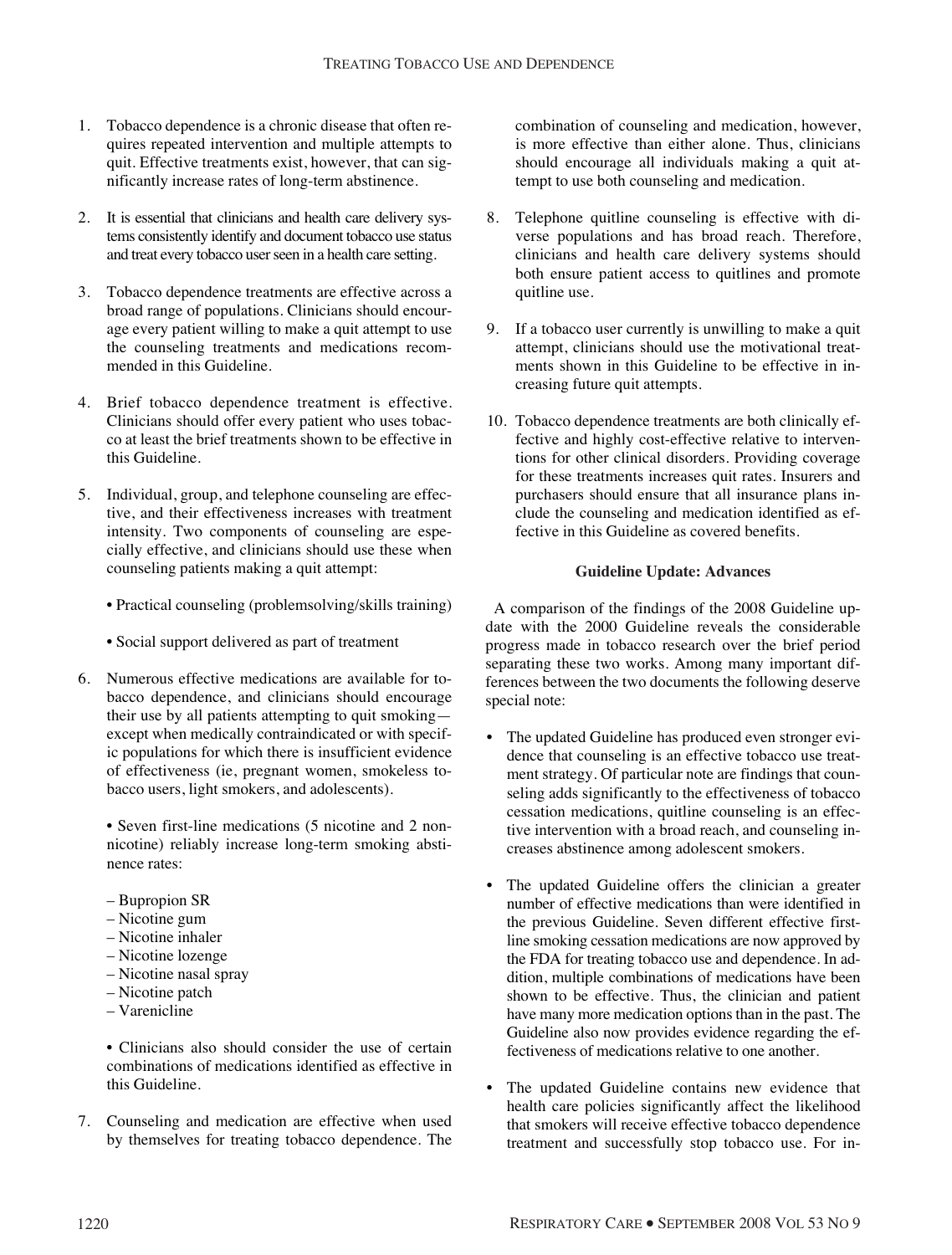stance, making tobacco dependence a benefit covered by insurance plans increases the likelihood that a tobacco user will receive treatment and quit successfully.

#### **Future Promise**

The research reviewed for this 2008 Guideline update suggests a bright future for treating tobacco use and dependence. Since the first AHCPR Clinical Practice Guideline was published in 1996, encouraging progress has been made in tobacco dependence treatment. An expanding body of research has produced a marked increase in the number and types of effective treatments and has led to multiple new treatment delivery strategies. These new strategies are enhancing the delivery of tobacco interventions both inside and outside health care delivery systems. This means that an unprecedented number of smokers have access to an unprecedented number of effective treatments.

Although the data reviewed in this Guideline update are encouraging and portend even greater advances through future research, for many smokers, the progress has been an undelivered promissory note. Most smokers attempting to quit today still make unaided quit attempts,<sup>29-32</sup> although the proportion using evidence-based treatments has increased since the publication of the 1996 AHCPR Guideline.<sup>33-35</sup> Because of the prevalence of such unaided attempts (those that occur without evidence-based counseling or medication), many smokers have successfully quit through this approach.6,36 It is clear from the data presented in this Guideline, however, that smokers are significantly more likely to quit successfully if they use an evidence-based counseling or medication treatment than if they try to quit without such aids. Thus, a future challenge for the field is to ensure that smokers, clinicians, and health systems have accurate information on the effectiveness of clinical interventions for tobacco use, and that the 70 percent of smokers who visit a primary care setting each year have greater access to effective treatments. This is of vital public health importance because the costs of failure are so high. Relapse results in continuing lifetime exposure to tobacco, which leads to increased risk of death and disease. Additional progress must be made in educating clinicians and the public about the effectiveness of clinical treatments for tobacco dependence and in making such treatments available and attractive to smokers.

Continued progress is needed in the treatment of tobacco use and dependence. Treatments should be even more effective and available, new counseling strategies should be developed, and research should focus on the development of effective interventions and delivery strategies for populations that carry a disproportionate burden from tobacco (eg, adolescents; pregnant smokers; American Indians and Alaska Natives; individuals with low SES/limited educational attainment; individuals with psychiatric disorders, including substance use disorders). The decrease in the prevalence of tobacco use in the United States during the past 40 years, however, has been a seminal public health achievement. Treatment of tobacco use and dependence has played an important role in realizing that outcome.

#### **Guideline Panel**

**Michael C Fiore MD MPH (Panel Chair) Carlos Roberto Jaén MD PhD (Panel Vice Chair) Timothy B Baker PhD (Senior Scientist) William C Bailey MD Neal L Benowitz MD Susan J Curry PhD Sally Faith Dorfman MD MSHSA Erika S Froelicher PhD RN MA MPH Michael G Goldstein MD Cheryl G Healton DrPH Patricia Nez Henderson MD MPH Richard B Heyman MD Howard K Koh MD MPH Thomas E Kottke MD MSPH Harry A Lando PhD Robert E Mecklenburg DDS MPH Robin J Mermelstein PhD Patricia Dolan Mullen DrPH C Tracy Orleans PhD Lawrence Robinson MD MPH Maxine L Stitzer PhD Anthony C Tommasello PhD MSc Louise Villejo MPH CHES Mary Ellen Wewers PhD MPH RN**

**Guideline Liaisons** 

**Ernestine W Murray RN BSN MAS (Project Officer) Agency for Healthcare Research and Quality** 

**Glenn Bennett MPH CHES National Heart Lung and Blood Institute** 

**Stephen Heishman PhD National Institute on Drug Abuse** 

**Corinne Husten MD MPH Centers for Disease Control and Prevention** 

**Glen Morgan PhD National Cancer Institute** 

**Christine Williams MEd Agency for Healthcare Research and Quality** 

**Guideline Staff** 

**Bruce A Christiansen PhD (Project Director) Megan E Piper PhD (Project Scientist) Victor Hasselblad PhD (Project Statician) David Fraser MSc (Project Coordinator) Wendy Theobald PhD (Editorial Associate) Michael Connell (Database Manager) Cathlyn Leitzke MSN RN-C (Project Researcher)**